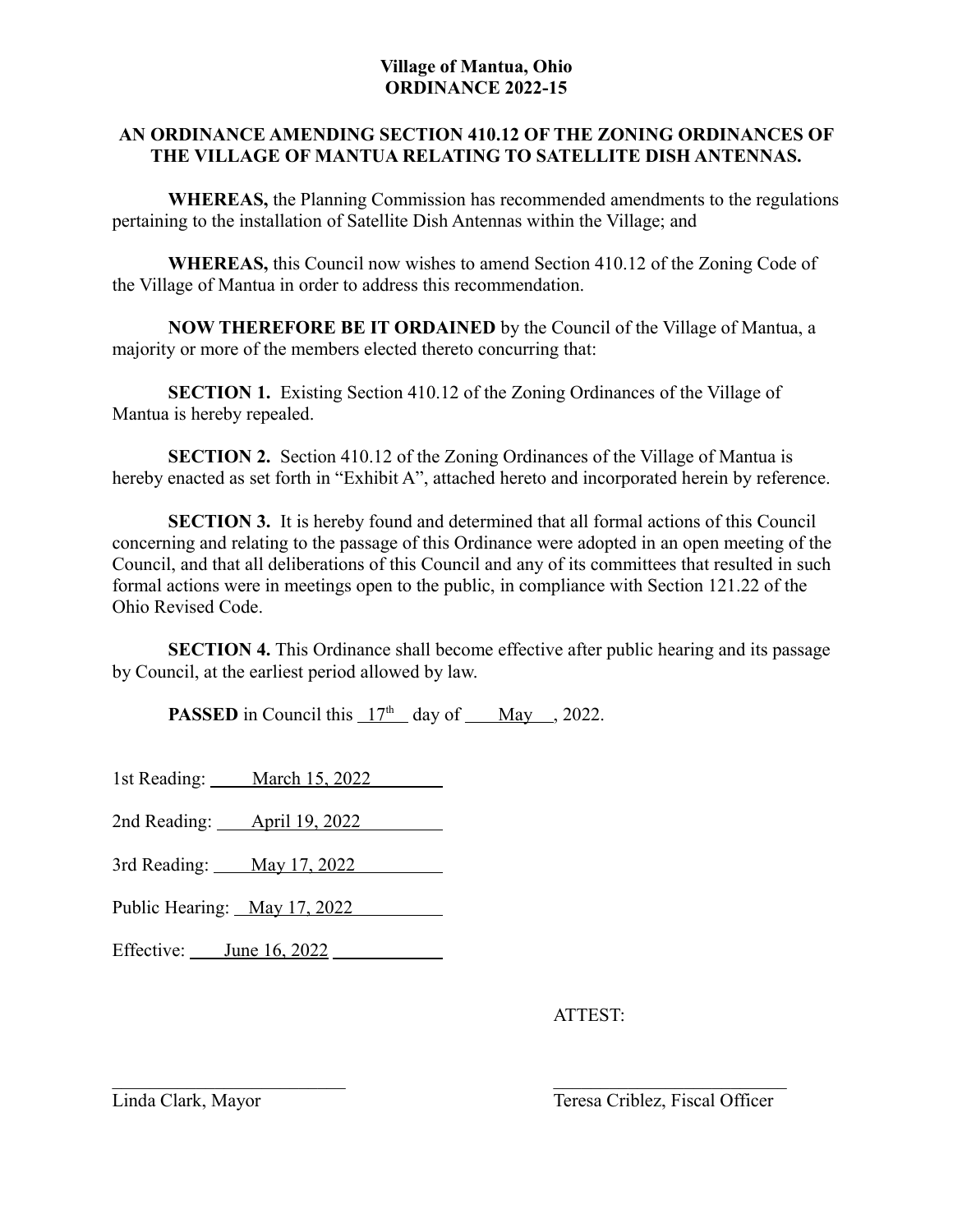I hereby certify the above Ordinance was duly posted at the five (5) public notice locations in the Village of Mantua, Ohio on the  $\qquad \qquad$  day of  $\qquad \qquad$  May  $\qquad$ , 2022.

Teresa Criblez, Fiscal Officer

Approved as to Legal Form:

Michele Stuck, Solicitor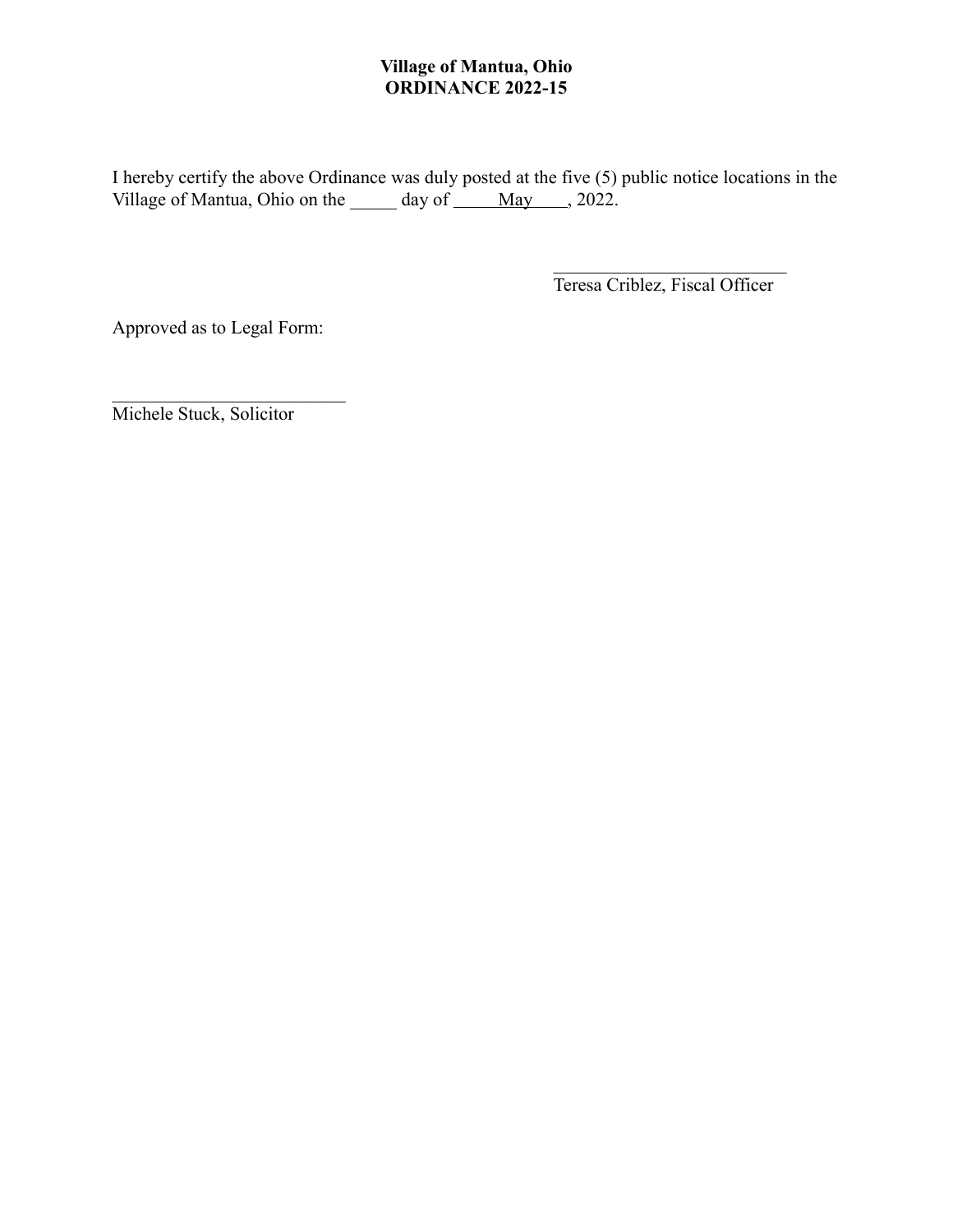#### **"Exhibit A"**

#### **Section 410.12 Satellite Dish Antennas**

- A. Satellite dish antenna shall mean a combination of a dish whose purpose is to receive communications or other signals from orbiting satellites, a low-noise amplifier which is situated in the focal point of the receiving dish and whose purpose is to magnify and transfer signals and a cable and appurtenances whose purpose is to carry the signal to the interior of a structure.
- B. Such satellite dish antennas, when less than three feet in width, are permitted without the issuance of a zoning permit, subject to the following standards:
	- 1. No satellite dish antenna shall be located in the front yard.
	- 2. No satellite dish antenna installed on the ground shall extend higher than 15 feet above ground level; provided, however, that a satellite dish whose diameter is 12 inches or less may extend more than 15 feet above the ground.
	- 3. A satellite dish antenna installed on the ground shall be located at least 10 feet from the side and rear property lines.
	- 4. A satellite dish antenna may be installed on the side of a building, except that a satellite dish antenna shall not be installed on a street-facing side of a building absent proof that no other location will provide a usable signal.
	- 5. A satellite dish antenna may be installed on a pitched roof, provided that no part of the antenna shall extend above the highest point of the building or roof.
	- 6. A satellite dish antenna may be installed on a flat roof only on the rear one-half  $(\frac{1}{2})$  of the roof (that portion of the roof furthest from the street(s) upon which the building abuts) so that it will be screened from the street side, and shall not project upward beyond the height in feet allowed for the main building within the district in which said antenna is being placed. .
	- 7. A satellite dish antenna shall not be placed on any lot which does not contain a permitted principal structure.
	- 8. No lot shall contain more than one satellite dish antenna per dwelling or commercial unit.
	- 9. Construction of all facilities including wires, conduits and cables shall be constructed, where applicable, in accordance with the Uniform Construction Codes. All installations of satellite dish antenna shall meet local, state and federal requirements and shall be constructed in accordance with the manufacturer's recommendations, provided that the same are at least as comprehensive as local, state and federal regulations.
	- 10. The satellite dish shall be colored in a manner to blend with existing surfaces and backdrops, to the extent practicable.
	- 11. Satellite dish antennas shall be installed in a manner so as not to interfere with television, radio or similar reception in adjacent areas and shall in all cases meet state and federal requirements.